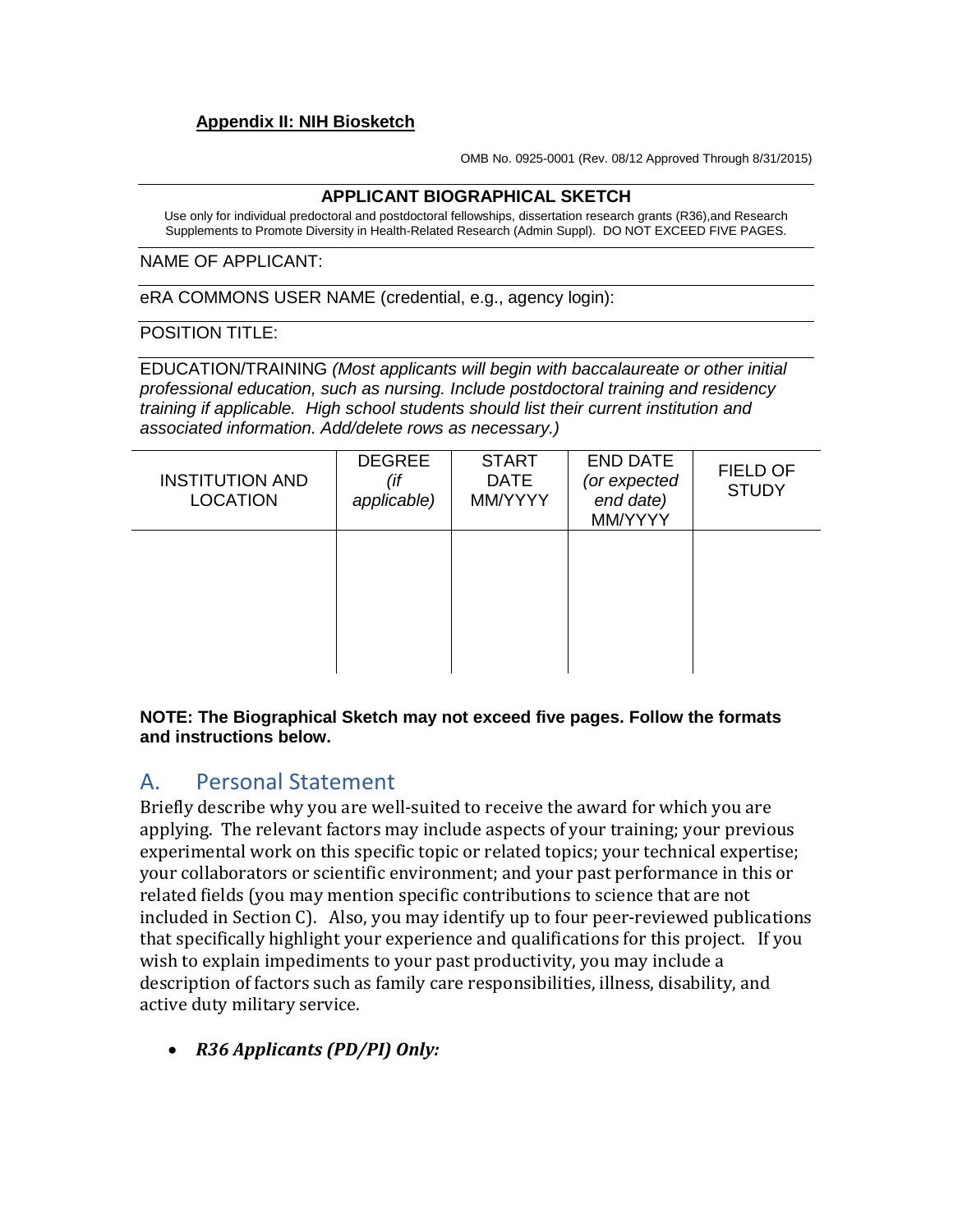In addition to the information outlined above, include a description of your career goals and intended career trajectory, as well as your interest in the specific areas of research designated in the FOA.

## • *Diversity Supplement Candidates Only:*

In addition to the information outlined above, include a description of your general scientific achievements and/or interests, as well as your specific research objectives and career goals. Indicate any source(s) of current funding.

# B. Positions and Honors

List in chronological order all non-degree training, including postdoctoral research training, all employment after college, and any military service. High school students and undergraduates may include any previous positions. Clinicians should include information on internship, residency and specialty board certification (actual and anticipated with dates) in addition to other information requested. This information is used in the reviewing the application and in determining the stipend level for Postdoctoral Fellowships. State the Activity/Occupation and include start/end dates, field, name of institution/company, and the name of your supervisor/employer. If you are not currently located at the applicant organization, include your projected position at the applicant organization as well.

| ACTIVITY/<br><b>OCCUPATION</b> | <b>START</b><br><b>DATE</b><br>(mm/yy) | <b>ENDING</b><br><b>DATE</b><br>(mm/yy) | <b>FIELD</b> | INSTITUTION/<br><b>COMPANY</b> | SUPERVISOR/<br><b>EMPLOYER</b> |
|--------------------------------|----------------------------------------|-----------------------------------------|--------------|--------------------------------|--------------------------------|
|                                |                                        |                                         |              |                                |                                |
|                                |                                        |                                         |              |                                |                                |

### **Academic and Professional Honors**

List any academic and professional honors that would reflect upon your potential for a research career and qualifications. Include all scholarships, traineeships, fellowships, and development awards. Indicate sources of awards, dates, and grant or award numbers. List current memberships in professional societies, if applicable.

# C. Contributions to Science (for predoctoral students and more advanced candidates only; high school students, undergraduates, and postbaccalaureates should skip this section)

Considering your level of experience, briefly describe your most significant contributions to science. While all applicants may describe up to five contributions, graduate students and postdoctorates are encouraged to consider highlighting two or three they consider most significant. These may include research papers, abstracts, book chapters, reviews, as well as non-publication research products, such as materials, methods, models, or protocols. For each contribution, indicate the historical background that frames the scientific problem; the central finding(s); the relevance of the finding(s) to science, technology, or public health; and your